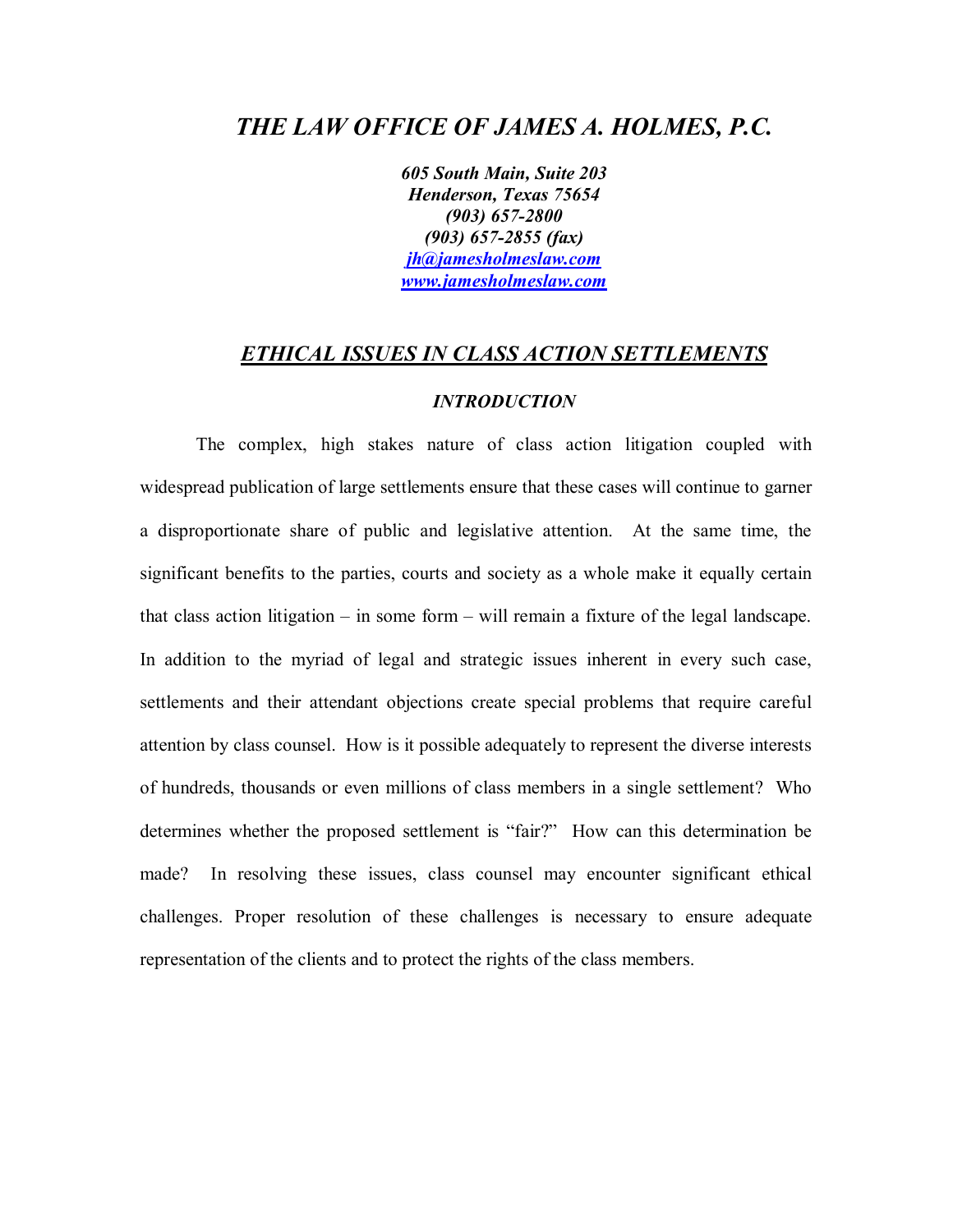#### *CERTIFICATION OF A SETTLEMENT CLASS*

Of course, prior to examining the fairness of a proposed settlement, the court must determine that the class may be certified for settlement purposes under the familiar strictures of Rule 23, Fed. R. Civ. P. *E.g., Amchem Prods., Inc., v. Windsor*, 521 U.S. 591 (1997). The court may certify a class only if its members are so numerous that it is impracticable to join them all individually (*i.e.* numerosity), *Pederson v. La. State Univ.,* 213 F.3d 858, 868 ( $5<sup>th</sup>$  Cir. 2000), there is at least one issue whose resolution will affect all or a substantial number of the class members (*i.e.* commonality), *Forbush v. J.C. Penney Co.*, 994 F.2d 1101, 1106 ( $5<sup>th</sup>$  Cir. 1993), the class members' claims arise from the same common course of events and are supported by similar legal arguments (*i.e*. typicality), *Robidoux v. Celani,* 987 F.2d 931, 936 (2d Cir. 1993), and the record demonstrates the "zeal and competence" of class counsel and the class representatives (*i.e.* adequacy), *Stirman v. Exxon Corp.*, 280 F.3d 554, 563 ( $5<sup>th</sup>$  Cir. 2002). Likewise, the court must be satisfied that the case meets the requirements of Rule 23(b), Fed. R. Civ. P. *E.g., Amchem*, 521 U.S. at 621. In this regard, the Court may consider the fact that settlement reduces or eliminates problems of manageability so long as the "proposed class has sufficient unity so that absent members can be fairly bound by decisions of class representatives." *Id.*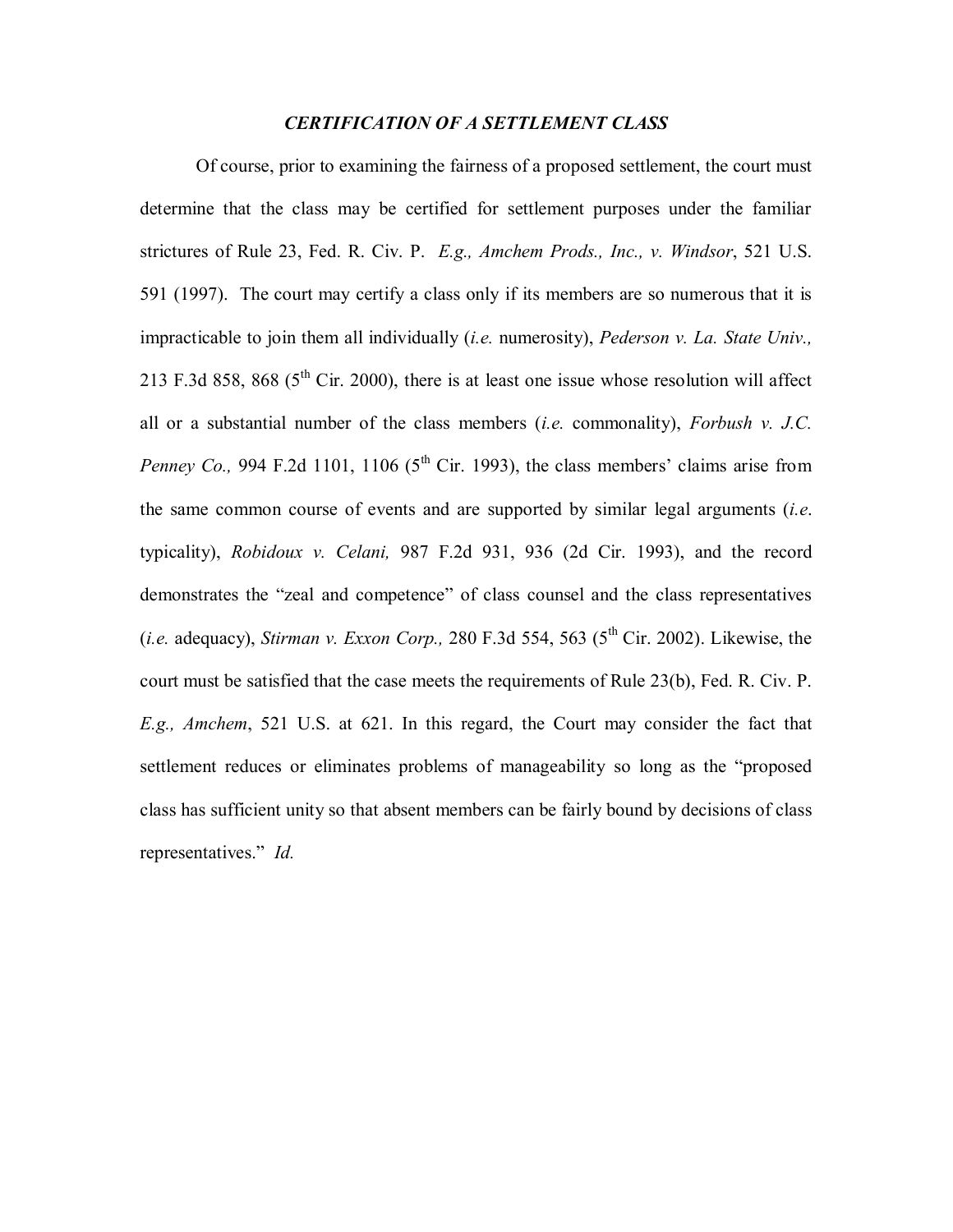# *THE FAIRNESS OF THE SETTLEMENT*

Only after the court has determined that the case is properly certified for settlement purposes, may it then decide whether the proposed settlement is "fair, reasonable and adequate." *DeHoyos v. Allstate Corp*., 240 F.R.D. 269, 285-86 (W.D. Tex. 2007). As a general rule, the Court should approve the settlement if it "is in the interest of the class, does not unfairly impinge on the rights and interests of dissenters and does not merely mantle oppression." *Id*. at 286; *In re: Shell Oil Refinery*, 155 F.R.D. 552, 559 (E.D. La. 1993). In making its determination, the Court is to be mindful that a "just result is often no more than an arbitrary point between competing notions of reasonableness." *See In re: Corrugated Container Antitrust Litig.*, 659 F.2d 1322, 1325  $(5^{th}$  Cir. 1981).

The Court should consider the vagaries of litigation and compare the significance of immediate recovery by way of the compromise to the mere possibility of relief in the future, after protracted and expensive litigation. In this respect, it has been held proper to take the bird in the hand instead of a prospective flock in the bush.

*San Antonio Hispanic Police Officers Org., Inc. v. City of San Antonio*, 188 F.R.D. 433, 458-59 (W.D. Tex. 1992); *In re Shell Oil Refinery,* 155 F.R.D. at 560. The Court's power to approve or reject the settlement does not empower it to modify the terms of agreement. *Dehoyos*, 240 F.R.D. at 286. Neither may the Court substitute its own judgment as to optimal settlement terms for the judgment of the parties and their counsel. *Petrovic v. Amoco Oil Co.*, 200 F.3d 1140,1148-49 ( $8<sup>th</sup>$  Cir. 1999). Similarly, the court must bear in mind that the law does not require that a class action settlement benefit all members of the class equally so long as the settlement terms are "rationally based on legitimate considerations." *Dehoyos*, 240 F.R.D at 316.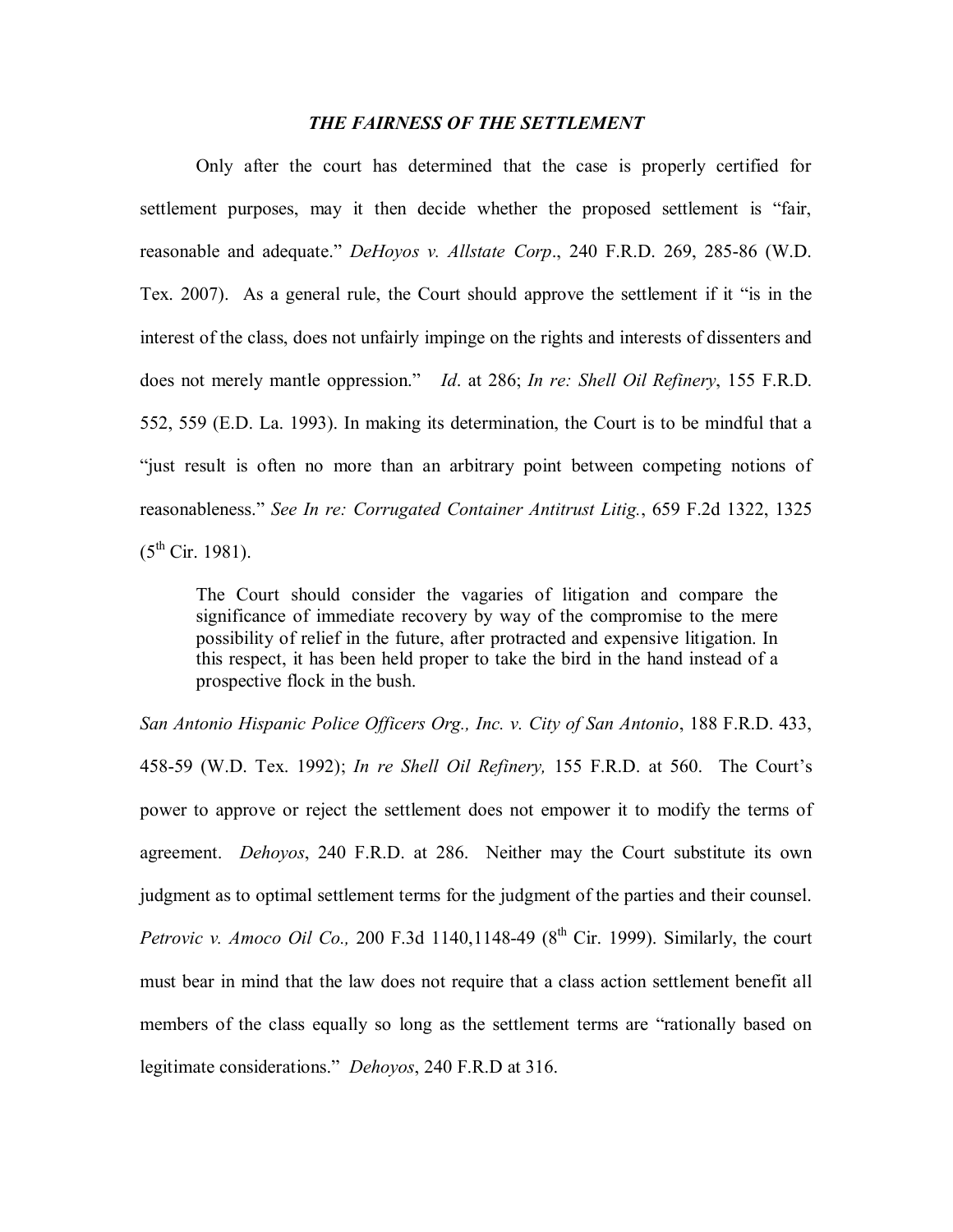## *OBJECTIONS TO THE SETTLEMENT*

Once the Court has given preliminary approval to a settlement, "the agreement is presumptively reasonable and an individual who objects has a heavy burden of demonstrating that the settlement is unreasonable." *Dehoyos*, 240 F.R.D. at 293. General objections without factual or legal substantiation do not carry weight in the approval process. *Id*; 4 Newburg on Class Actions  $(4<sup>th</sup>)$  § 11:58 (2002). Likewise, objections based on mere speculation should be dismissed. *In re: Cendent Corp. Litig*., 264 F.2d 201, 235  $(3<sup>rd</sup>$  Cir. 2001). The Court should not "allow the objectors to disrupt the settlement on the basis of nothing more than their unsupported suppositions." *City of Detroit v. Grinnell Corp.*, 495 F.2d 448, 464 (2<sup>nd</sup> Cir. 1974). To rule otherwise would "completely thwart the settlement process." *Id*.

While settlement objectors may play a valuable role in the class action settlement approval process, the Court must guard against those objections that are "made for improper purposes and benefit only the objectors and their attorneys." Manual at § 21.643. Because of the inherent difficulties that surround review and approval of a class settlement, "even a weak objection may have more influence than its merits justify." *Id*. Thus, objections of little or no merit "can be costly and significantly delay implementation of a class settlement." *Id*. As a result, the Manual for Complex Litigation expressly advises that Rule 11, Fed. R. Civ. P., applies to settlement objectors and their attorneys and "should be invoked in appropriate cases." *Id*. This is particularly true when the settlement allows those class members finding the settlement "unattractive" to protect their own interests by opting out of the class. *Id*.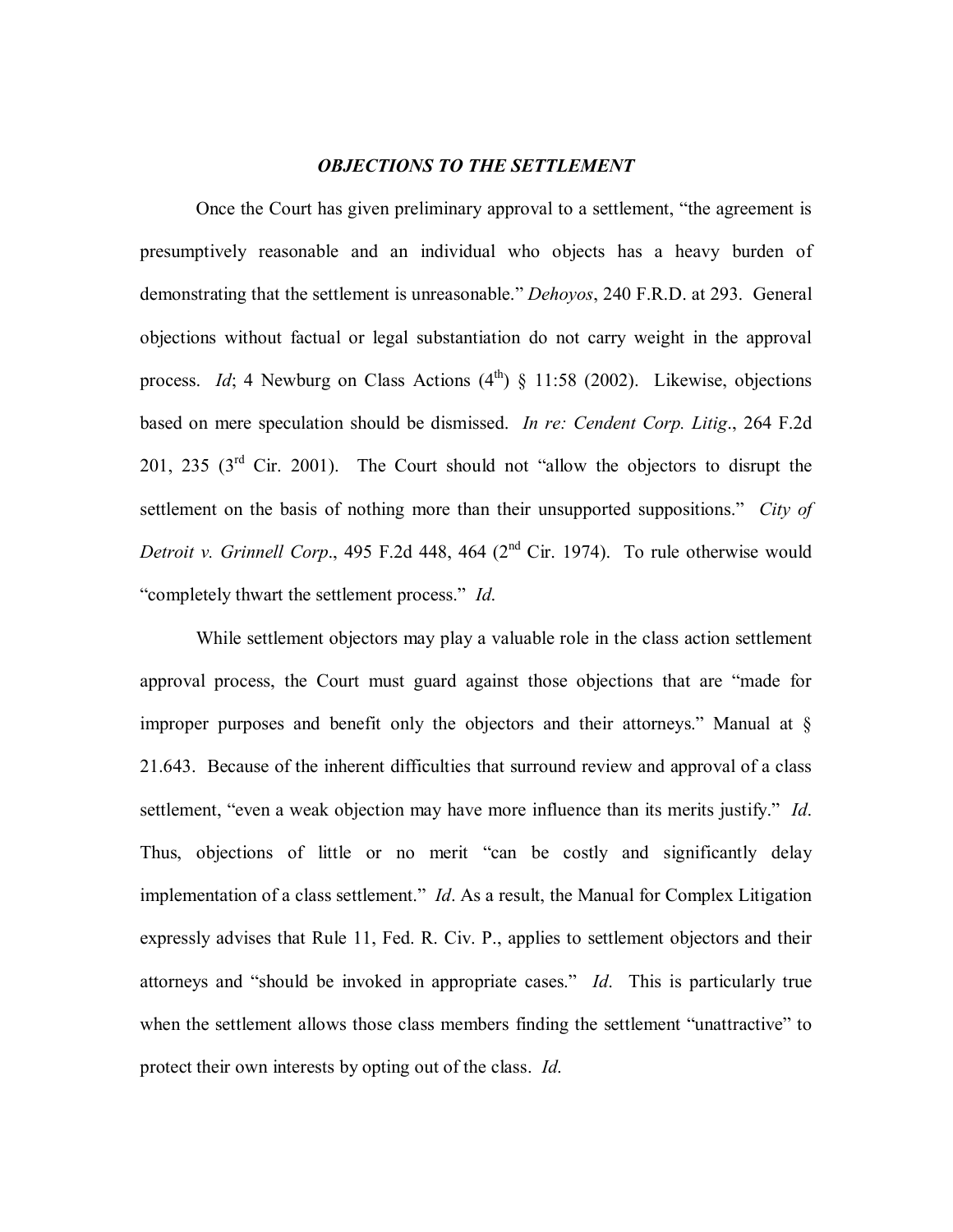The Court must also carefully scrutinize the withdrawal of settlement objections to "guard against an objector who is using the strategic power of objecting for private benefit." *See, e.g.*, Manual on Complex Litig.  $(4^{th})$  at  $\S$  21.643 (West 2007). When an objection is made in terms common to all or a portion of the class, the court should "impose on the objector a duty to the class similar to the duty assumed by a named class representative." *Id.* As a result, such an objector should not be allowed to withdraw his objection in exchange for treatment more favorable than other similarly situated class members. *Id*. An agreement that has been reached solely for "private advantage" in the face of a "class-based objection," should be disapproved. *Id*. Likewise, withdrawal of objections seeking more advantageous individual terms should be approved only upon a showing of a" reasonable relationship to facts or law that distinguish the objector's position from that of other class members." *Id*.

While consideration of individual objections may sometimes reveal intra-class conflicts requiring creation of subclasses, the court must remain cognizant of the fact that no settlement is required to "benefit all members of the class equally" so long as the settlement terms are "rationally based on legitimate considerations." *Dehoyos*, 240 F.R.D at 316. Potential conflicts among class members may be ameliorated through the creation of sub-classes or by a plan to distribute settlement benefits based on objective criteria. Manual for Complex Litig.  $(4<sup>th</sup>)$  at § 21.132. In crafting such an agreement, class counsel must keep in mind that they are charged with the responsibility of advancing the interests of the class as a whole. *See, e.g., Kincade v. Gen. Tire & Rubber Co.*, 635 F. 2d 501, 508 ( $5^{th}$  Cir. 1981).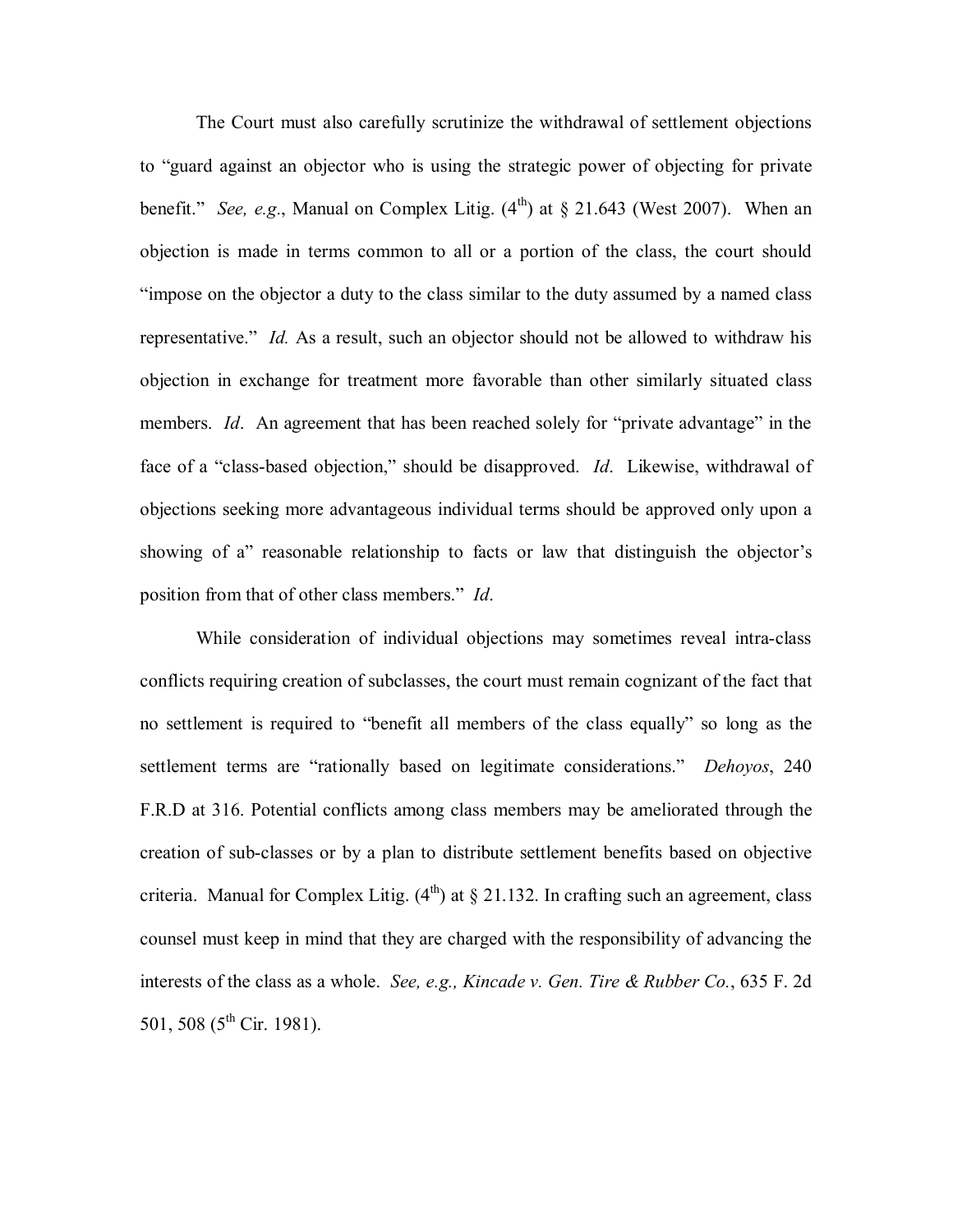#### *VAUGHN v. AMERICAN HONDA MOTOR CO.*

In *Vaughn v American Honda Motor Co.,* for example, the class alleged an intentional scheme of odometer tampering. (Exhibit A – Notice of Settlement.) The settlement provided for global remediation, all class members with increased legal rights in the form of extended warranties and lease contracts and refunds of "otherwise warranted" repairs. The agreement did not provide for direct monetary relief for those class members who had already sold their cars and suffered a potential loss of value due to odometer over-registration. Class counsel preserved the rights of all class members to exclude themselves from the settlement. Of the more than six million (6,000,000) class members, approximately twenty (20) individuals objected that the settlement suffered from an intra-class conflict between lessees (who received a full refund of mileage penalties) and owners (who received no direct payments for lost resale value). The objectors did not deny that the agreement was a remarkable achievement or that it was otherwise fair to the class as a whole. By definition, none of them exercised their right to opt out of the settlement.

The presentation and consideration of this objection illustrates the challenge presented to class counsel in negotiating a comprehensive settlement on behalf of millions of class members. In that case, every class member had potentially sustained an entire range of damages including lost benefit of the bargain, out of pocket warranty expenses, lease mileage penalties and lost resale value. Class counsel worked tirelessly to achieve a full recovery for every class member on every potential category of damages. In reality, of course, compromise is the essence of settlement, and no agreement will provide 100% of all possible damages. When it became apparent that no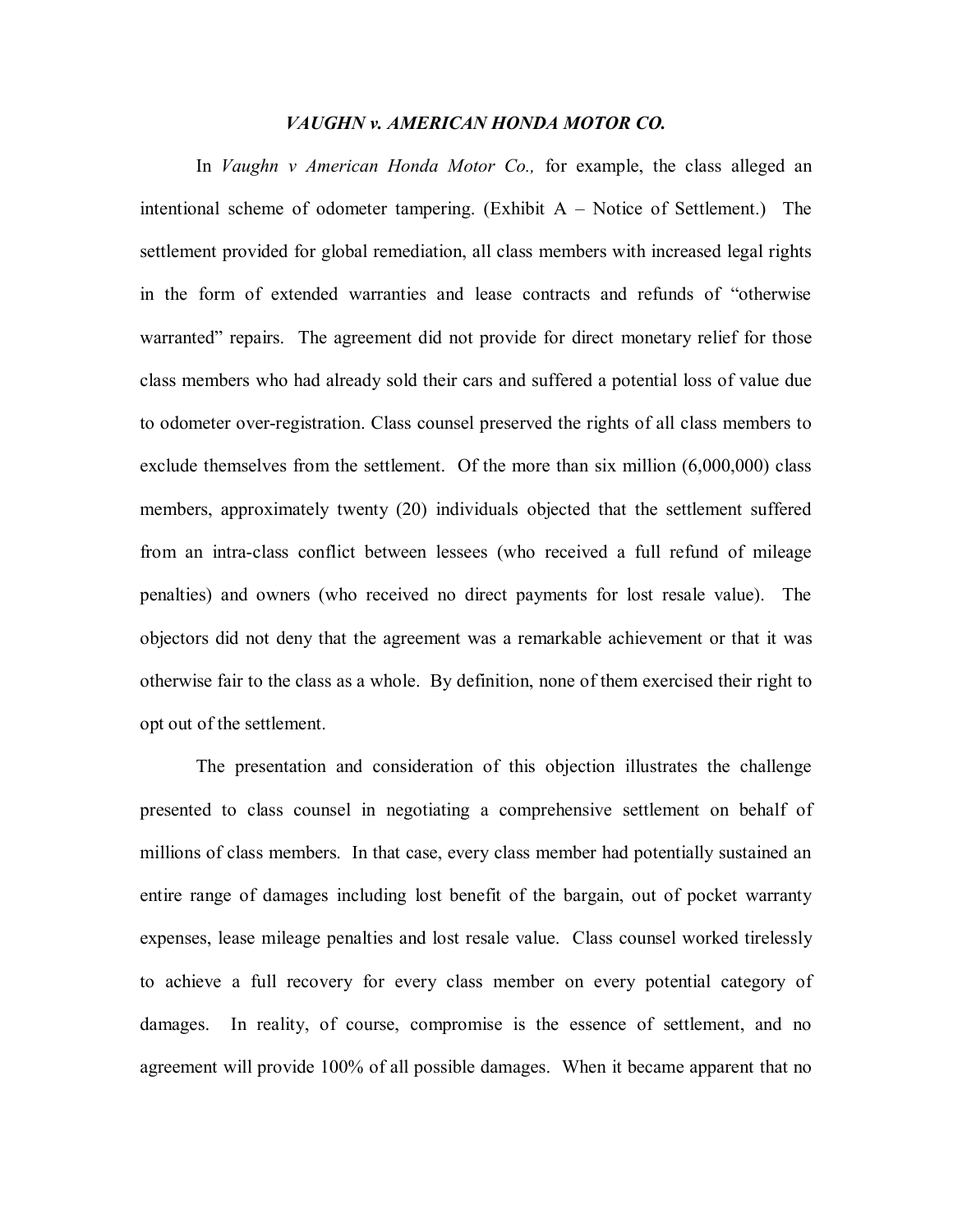agreement could be reached without compromise on this demand, class counsel were forced to consider whether the agreement which could be reached would best serve the interest of the class as a whole. Ultimately, class counsel determined that the agreement which otherwise provided remarkable relief to the class could not properly be jeopardized for the sake of this single element of damages.

As the parties pointed out to the court, the law does not require that a class action settlement benefit all members of the class equally so long as the settlement terms are "rationally based on legitimate considerations." *Dehoyos*, 240 F.R.D at 316. In practice, settlement benefits will typically be distributed in a manner reflecting the realities of litigation. That is, while every member of the settlement class must receive consideration for the proposed release, those claims which are stronger, more readily certifiable and less subject to evidentiary challenge will receive greater attention in settlement negotiation and drafting. In *Vaughn*, the settlement recognized the fundamental difference between claims for diminished resale value -- subject to individualized proof and cross-examination – and undeniable, contractual charges for excess lease mileage. The settlement rationally apportioned relief upon such legitimate considerations as the likelihood the claims can be certified, the quantum of proof necessary to sustain the claims and the extent to which the claims are subject to cross examination. In crafting such an agreement counsel must be ever mindful of the possibility of intra-class conflicts when apportioning settlement benefits.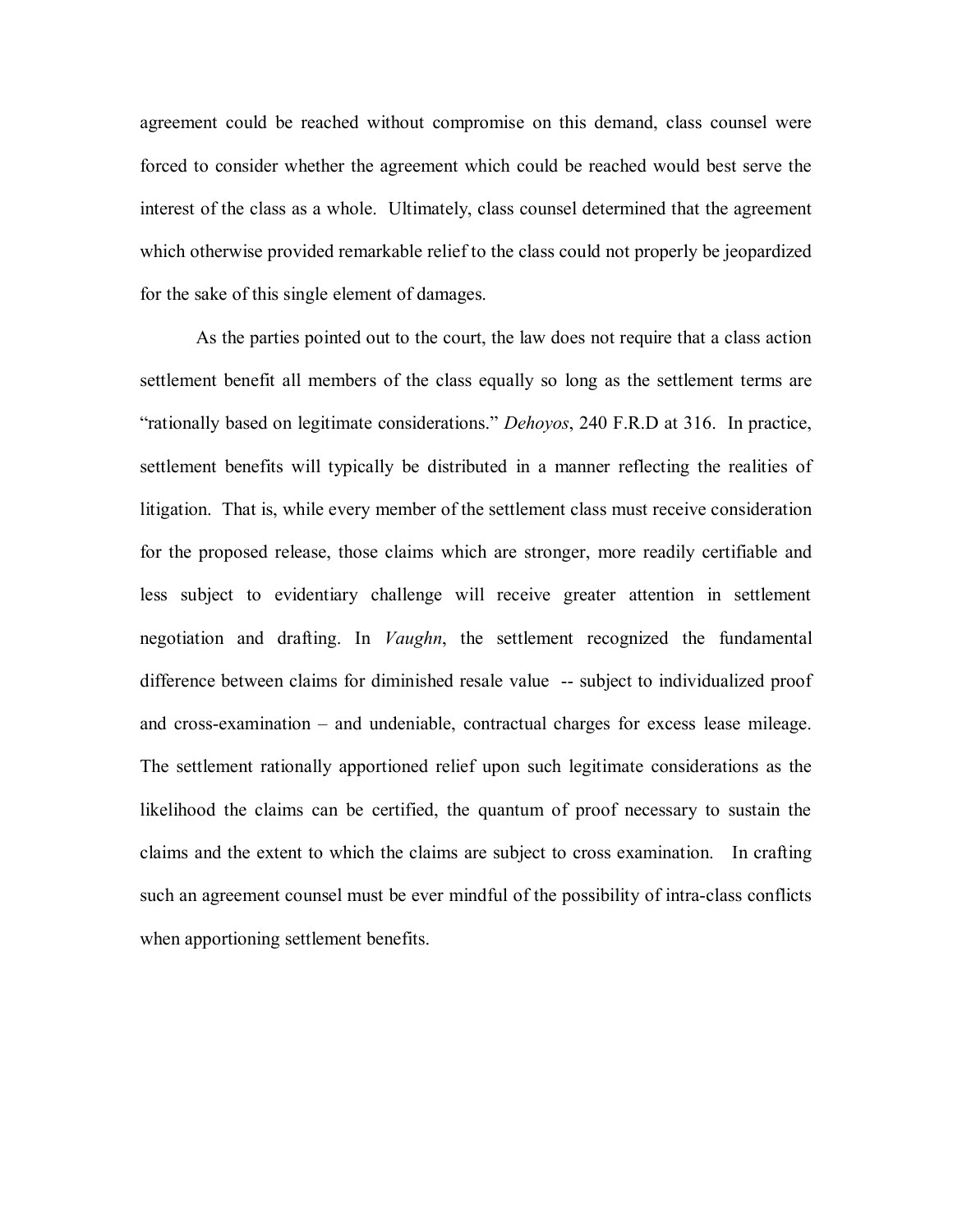#### *APPEAL BONDS*

The use of appeal bonds by the district court is an important resource in managing objections and preventing unnecessary delays in settlement implementation. Rule 7, Fed. R. App. P., provides that "[i]n a civil case, the district court may require an appellant to file a bond or provide other security in any form and amount necessary to ensure payment of costs on appeal." *Id*. The purpose of an appeal bond is to ensure that the person or persons seeking to appeal a court order have set aside sufficient funds to reimburse the parties who successfully defend the district court's order on appeal for the monetary costs they incur as a result of the unsuccessful appeal. *See, e.g., Adsani v. Miller,* 139 F.3d 67, 70 (2d Cir. 1998). Appeal bonds also may be required to ensure that the appealing party pays any sanctions award that may be made due to its filing of a frivolous appeal. *See,* e.g., *Sckolnick v. Harlow,* 820 F.2d 13, 15 (1<sup>st</sup> Cir. 1987); *In re Heritage Bond Litig.*, MDL No. 02-ML-1475 DT, 2005 WL 2401111, at \*4 (C.D. Cal. Sept. 12, 2005). According to the 1979 Amendment Advisory Committee Notes, Rule 7 "leave[s] the question of the need for a bond for costs and its amount in the discretion of the court." Fed. R. App. P. 7 (1979 Advisory Committee notes).

Where objectors to a proposed class action settlement notice an appeal of the court's final approval of the settlement, the court has the power to require such objectors to post a bond in an amount based upon the monetary harm the parties and the class would incur from defending the court's order on appeal and from the delayed implementation of the settlement. *See, e.g.*, *DeHoyos*, 240 F.R.D. at 316, 344; Exhibit B – Order Setting Appeal Bond. In *DeHoyos*, 240 F.R.D. at 316, the United States District Court for the Western District of Texas expressly held that any person wishing to appeal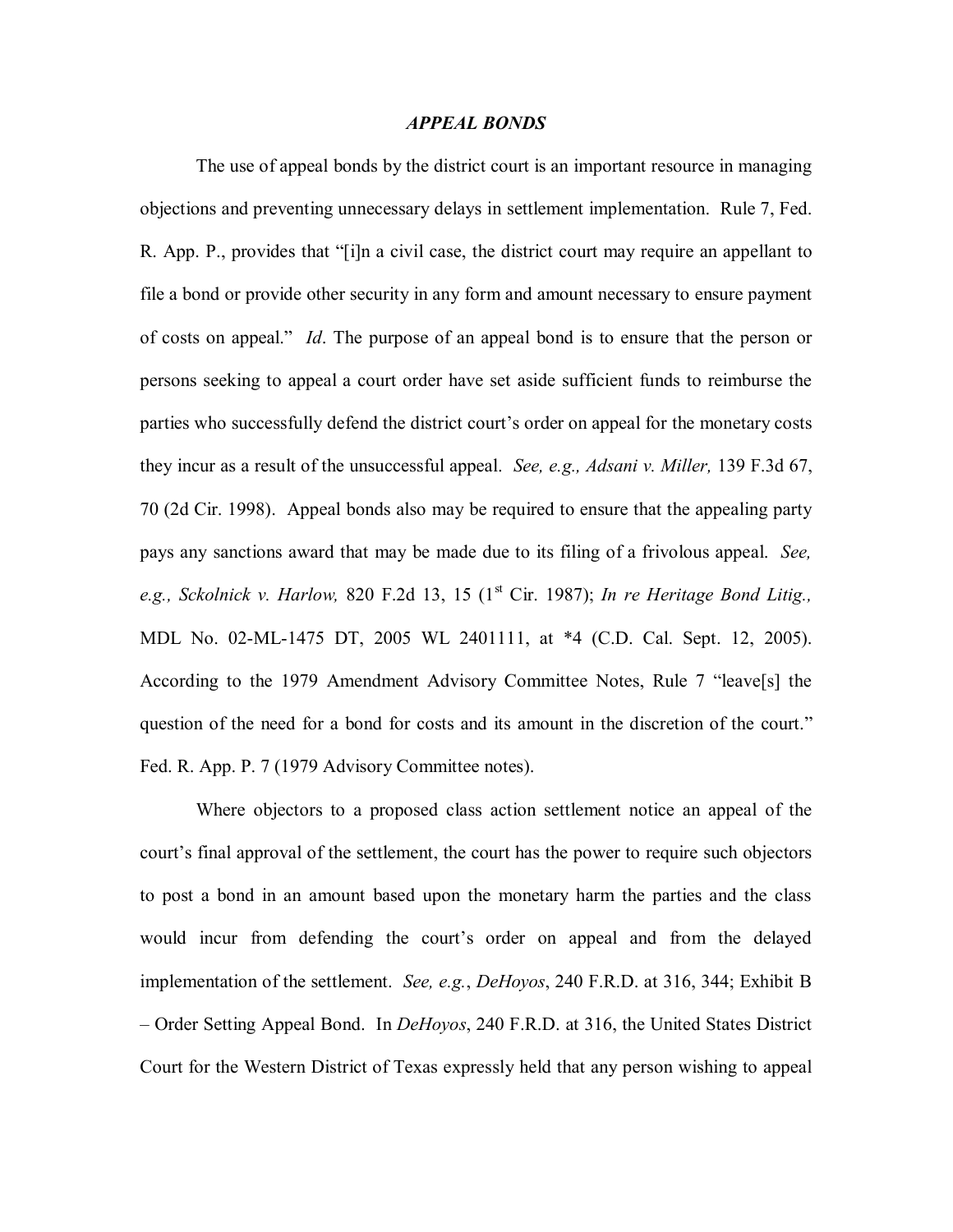the final approval order must post a bond "to cover the costs of appeal as a condition of prosecuting the appeal." *Id*. The court reasoned that"[a]s a general rule, requiring a bond is a common procedural device to protect the parties' interests" and "[a]n appeal bond is not uncommon in these circumstances given the delay and costs which may be incurred by the class by an appeal." *Id*.

Other courts have reached the identical conclusion. *See, e.g., In re Cardizem CD Antitrust Litig*., 391 F.3d 812, 815, 817-18 (6th Cir. 2004)(affirming appeal bond imposed on objector to class action settlement); *Pedraza v. United Guar. Corp*., 313 F.3d 1323, 1328 (11th Cir. 2002)(same); *Conroy v. 3M Corp*., No. C 00-2810 CW, 2006 U.S. Dist. LEXIS 96169, at  $*8$  (N.D. Cal. Aug. 10, 2006)(requiring objector to class action settlement to post appeal bond); *Allapattah Servs., Inc. v. Exxon Corp*., No. 91-0986- CIV, 2006 WL 1132371 at \*17 (S.D. Fla. Apr. 7, 2006)(requiring appeal bond if objector attempts to appeal on behalf of entire class); *In Re Compact Disc Minimum Advertised Price Antitrust Litig*., 2003 WL 22417252, at \*2 (D. Me. Oct. 7, 2003)(requiring objector to class action settlement to post appeal bond); *O'Keefe v. Mercedes-Benz USA, LLC*, No. 01-CV-2902, 2003 WL 22097451, at \*1 (E.D. Penn. June 4, 2003)(same); *In re Diet Drugs (Phentermine, Fenfluramine, Dexfenfluramine) Prods. Liab. Litig*., 2000 WL 1665134, at \*6 (E.D. Pa. Nov. 6, 2000)(same). *But see In re AOL Time Warner, Inc., 2007 U.S. Dist. LEXIS 69510 (S.D.N.Y. Sept. 19, 2007*)(refusing to include fees on appeal, prospective sanctions or delay damages in bond amount); *Azizian v. Federated Dep't Stores Inc.,* 2007 U.S. App. LEXIS 20070  $(9<sup>th</sup> Cir. Aug. 23, 2007)$  (error to include attorneys' fees in appeal bond and setting bond on \$2.5 billion deal at \$800.00).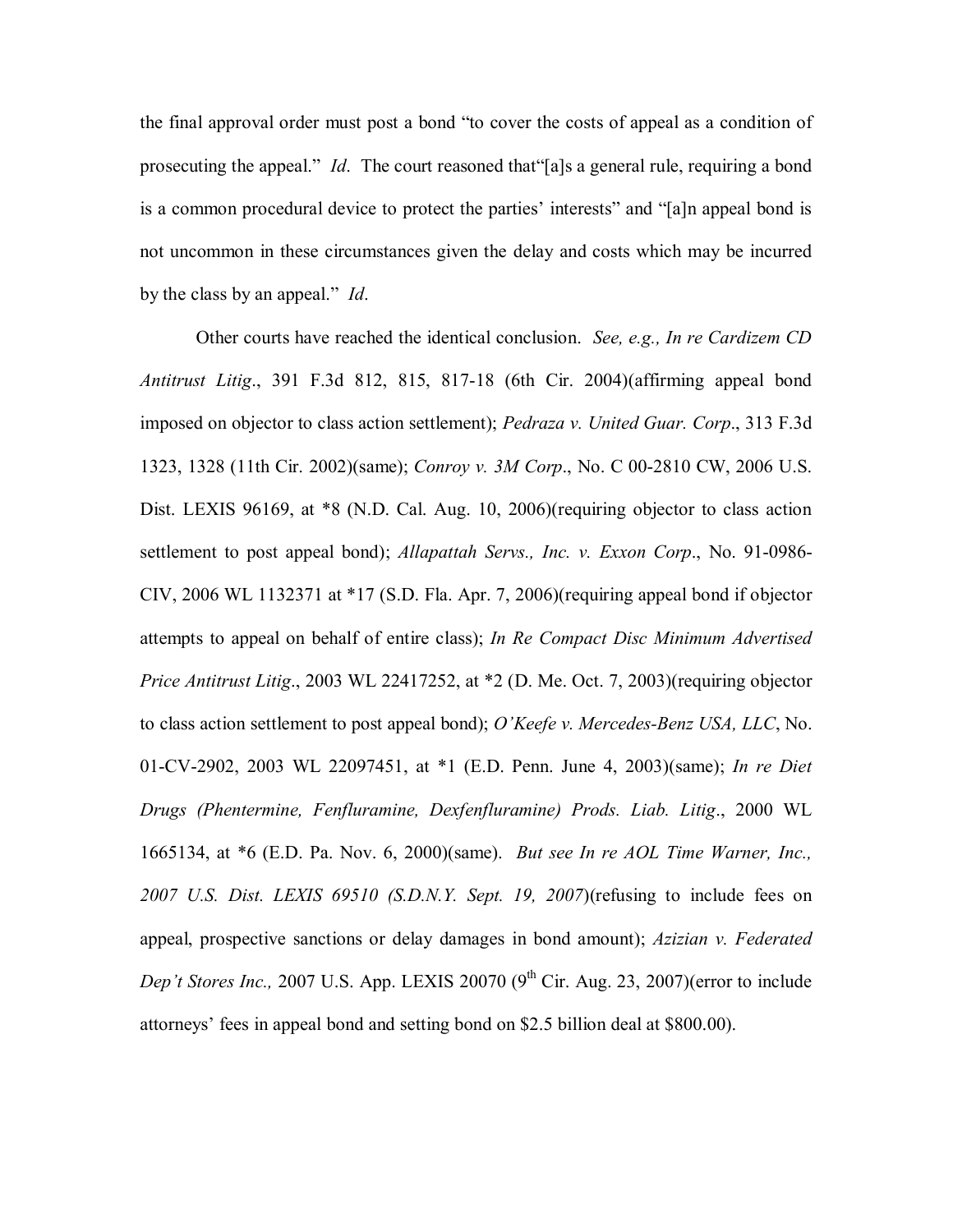Further, where the District Court believes that an appeal of its order would necessarily be frivolous, it should take the legal costs of successfully defending that order on appeal into account in setting the amount of the bond. *See, e.g., In re Compact Disc Litig.,* 2003 WL 22417252 at \*1; *In re Cardizem CD*, 391 F.3d at 817-18 In *In re Compact Disc*, 2003 WL 22417252, for example, the court reasoned that a bond "may impose attorney fees should [the court] determine that the appeal is frivolous pursuant to Fed. R. App. P. 38." *Id*. at \*1. As the district court noted in *Heritage Bond*:

> Because of the high probability that these appeals will be summarily denied as frivolous and an award of attorney fees and costs of appeal will likely be assessed against them . . . an appeal bond is warranted . . . to ensure payment of the anticipated award of fees and costs on appeal and as a sanction for filing an unfounded, meritless appeal.

2005 WL 2401111 at \*3; *see also In re Cardizem CD*, 391 F.3d at 817-18 (affirming the imposition of an appeal bond which included attorneys' fees when the statute authorized an award of damages where an appeal taken was found to be frivolous). Thus, when a "high probability" of sanctions exists, the court should require a bond sufficient to ensure payment of the settling parties' combined fees for defending the final approval on appeal.

In *Allapattah,* 2006 WL 1132371, the United States District Court for the Southern District of Florida required a substantial appeal bond to cover the potential costs of further proceedings and the damages to the class caused by delay in implementation of the agreement. As in most cases, the settlement tied the effective date of the agreement to the resolution of all appeals. *Id*. at \*17. In that situation, the court concluded, "[T]he highly detrimental impact of an appeal of the settlement agreement as to the entire class renders it appropriate for the Court to require [the objector] to post an appeal bond . . . in an amount sufficient to cover the damages, costs and interest that the entire class will lose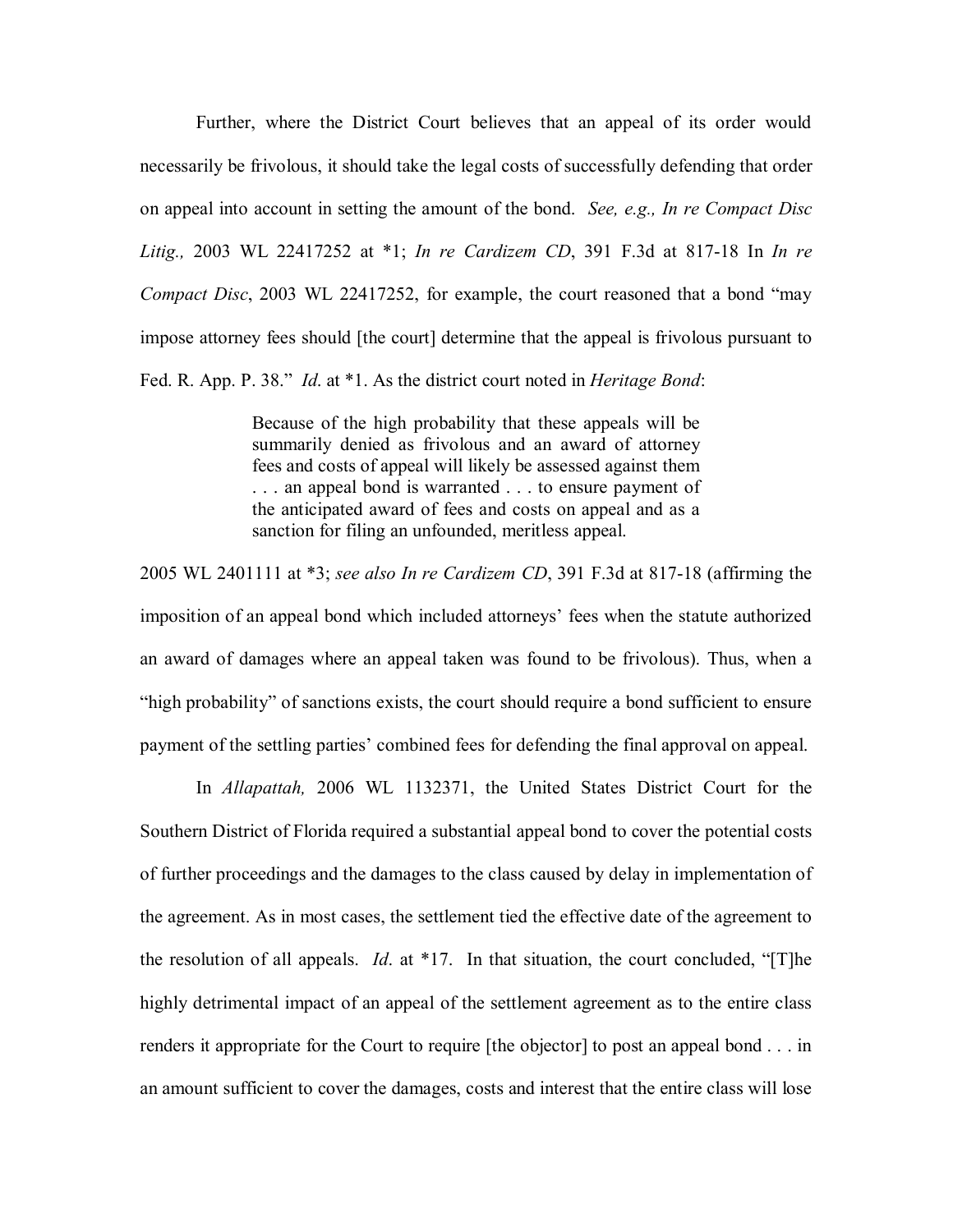as a result of the appeal." *Id*. There, the total value of the settlement was estimated to be \$1,075,000,000. *Id*. The court ordered the appellate bond set at \$13,500,000, or approximately 1.25% of that amount. *Id*.

#### *UNDISCLOSED INTERESTS AMONG OBJECTORS*

In considering the weight to be accorded a settlement objection including the need for and size of an appeal bond, the trial court should order full disclosure of the identities and practice histories of all counsel with a financial interest in the objection. The fact that an objector and/or his counsel routinely appear at fairness hearings to object to settlements may have a significant bearing on the court's determination of the credibility of the objection. Particularly where the objector or his counsel have previously been sanctioned or found to have lodged frivolous or oppressive objections, the court may find that a heightened level of scrutiny is appropriate. (*See, e.g.,* Ex. C – Memorandum in Support of Motion for Appeal Bond.) If the objection is nothing more than a recitation of pleas already rejected in other similar cases, the court may find that sanctions are in order. Likewise, the court may determine that a larger appeal bond is in order to protect the parties from a frivolous or vexatious appeal. In the same fashion, the disclosures may significantly impact class counsels' strategy in any negotiations to resolve the objections.

To avoid these potential "complications," serial objectors and their counsel may seek to disguise or minimize their participation through the carefully orchestrated use of inexperienced local counsel. In *Vaughn*, for example, the order of preliminary approval required full disclosure of all cases in which any class member or his counsel had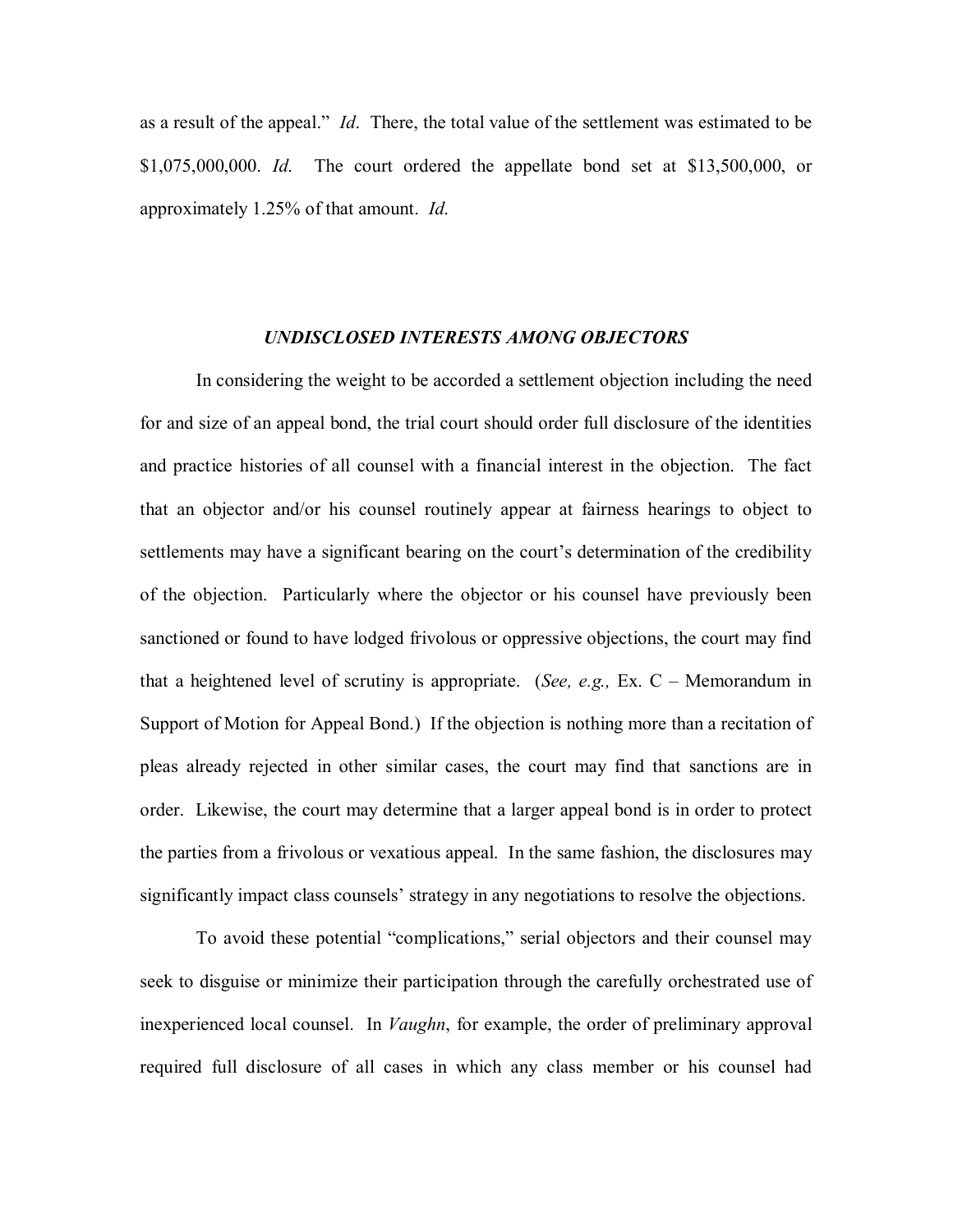appeared as a settlement objector in the previous five years. Nonetheless, at least three attorneys with significant histories -- including a substantial list of cases in which they had filed objections, court findings of frivolous and improper conduct and, in one case, a racketeering suit alleging that they had engaged in an unlawful enterprise to extort fees from class counsel – maintained undisclosed financial interests in the objections. While at least two of these attorneys actually attended the final hearing, they signed no pleadings, failed to announce their presence at the hearing and did not provide the disclosure ordered by the court. Class counsel immediately brought the matter to the attention of the Court for consideration of appropriate action.

## *CONSTITUTIONAL STANDING TO APPEAL*

Moreover, in determining whether an appeal by a class member would necessarily be futile and demonstrably frivolous, the court should consider carefully whether the potential appellant has constitutional standing to pursue his objection on appeal. Only those parties who are "aggrieved by a district court's order or judgment may exercise the statutory right to appeal therefrom." *Deposit Guar. Nat'l Bank v. Roper*, 445 U.S. 326, 333 (1980). Thus, a party who "receives all that he has sought is generally not aggrieved by the judgment affording the relief and cannot appeal from it." *Id*. More succinctly, simply being a member of a class is not sufficient to confer appellate standing – the class member seeking to appeal "must be an *aggrieved* class member." *Wolford v. Gaekle*, 33 F.3d 29, 30 (9<sup>th</sup> Cir. 1994)(emphasis added). As the Ninth Circuit has observed, the term "aggrieved" is a "necessary, not merely descriptive term." *Id*.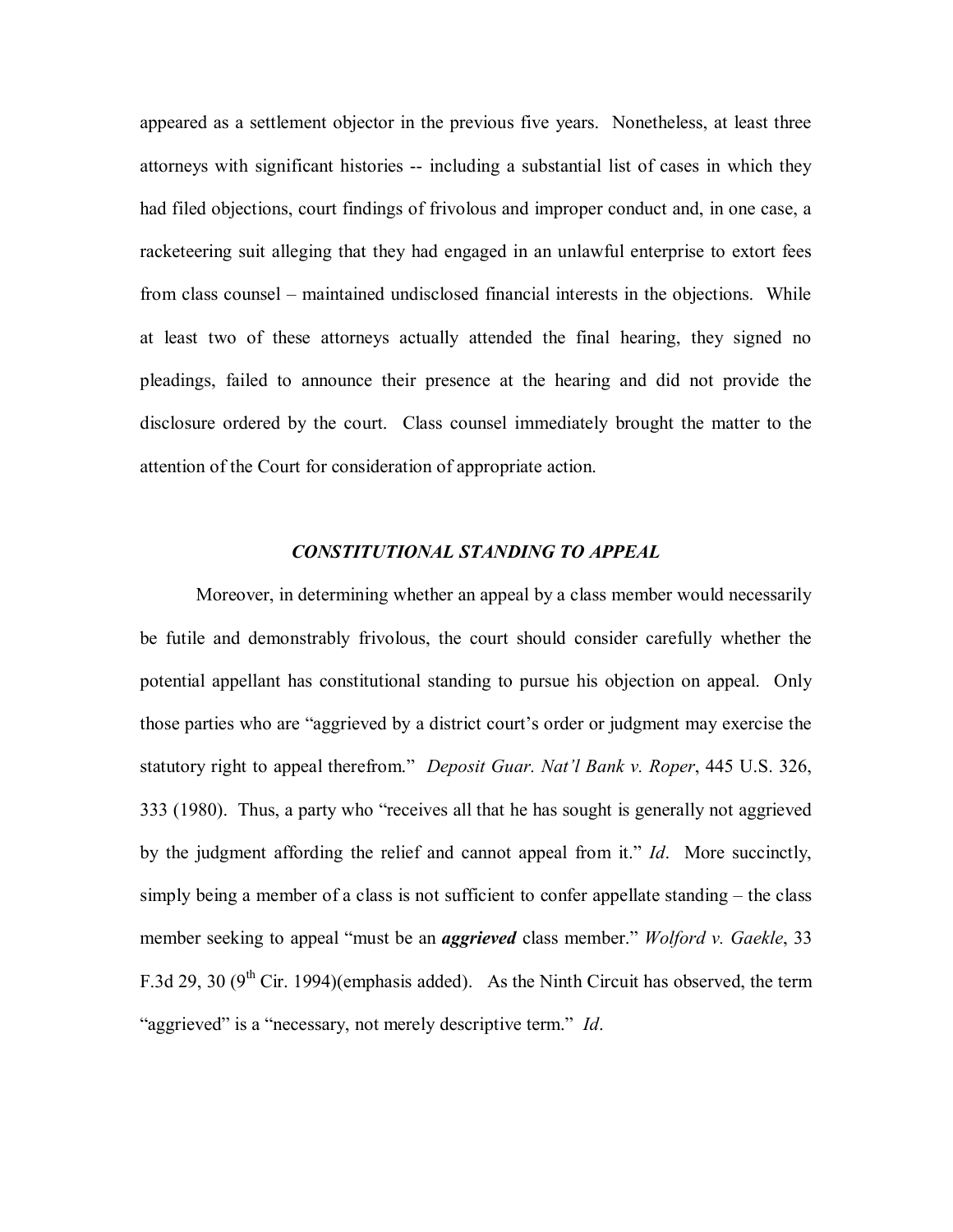In *Wolford*, 33 F.3d at 29, for example, the court approved settlement of claims against various life insurance companies. The agreement entitled class members to reinstate their policies, regain contractual benefits and recover all charges paid for early termination. *Id*. A member of the settlement class appealed the district court's determination that the settlement was fair, adequate and reasonable. In reviewing the record, the appellate court found that the appellant was a member of the class but that she had suffered no injury and therefore had no standing to appeal. In particular, the court noted that the class member had already terminated her policy with defendants and received not only a full return of her investment but also a profit of nearly \$6,000.00. *Id*. Likewise, she paid no surrender charge, penalty or fee. Under these facts, the court held, the class member had suffered "no injury likely to be redressed by a favorable decision" and dismissed the appeal. *Id*. at 30.

#### *ATTORNEYS' FEE NEGOTIATIONS*

As a general rule, negotiations over the amount of attorneys' fees to be paid to class counsel should be deferred until the parties have reached a final agreement on the scope of relief to be provided to the class. At the same time, class counsel should not neglect to employ Rule 23(g)(2)'s provision for appointment of interim class counsel "to act on behalf of the putative class before determining whether to certify the action as a class action." *Id.* at  $23(g)(2)(A)$ . The rule further expressly empowers the court to "include provisions about the award of attorneys' fees or non-taxable costs under Rule  $23(h)$ ." *Id.* at  $23(g)(2)(C)$ . Having the court consider issues such as whether the fee should be calculated as a percentage of the potential recovery or on an hourly/lodestar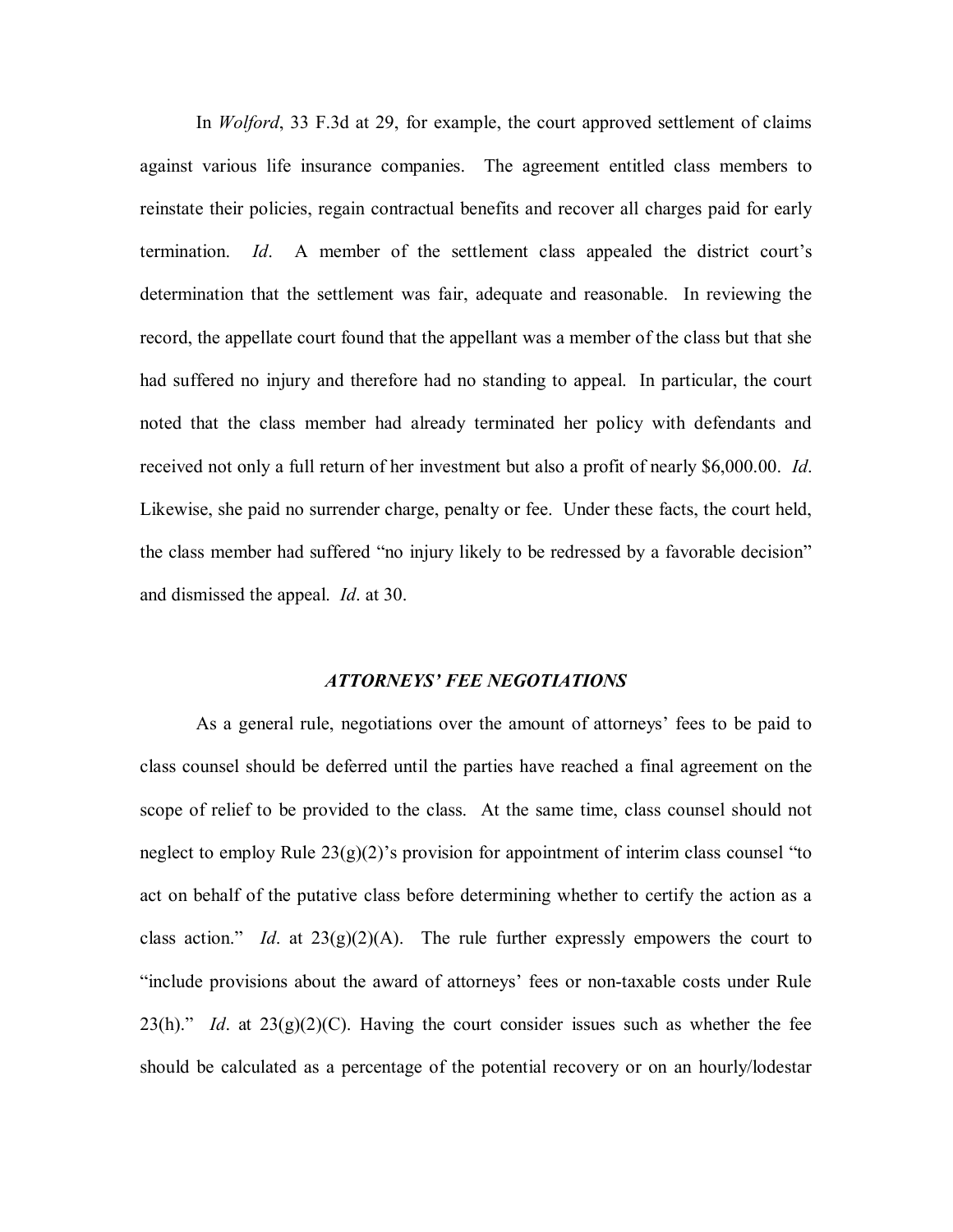basis, the extent to which contemporaneous time records will be required and any concerns regarding expenses or staffing of the case can greatly simplify the fee negotiation process when the appropriate time arrives.